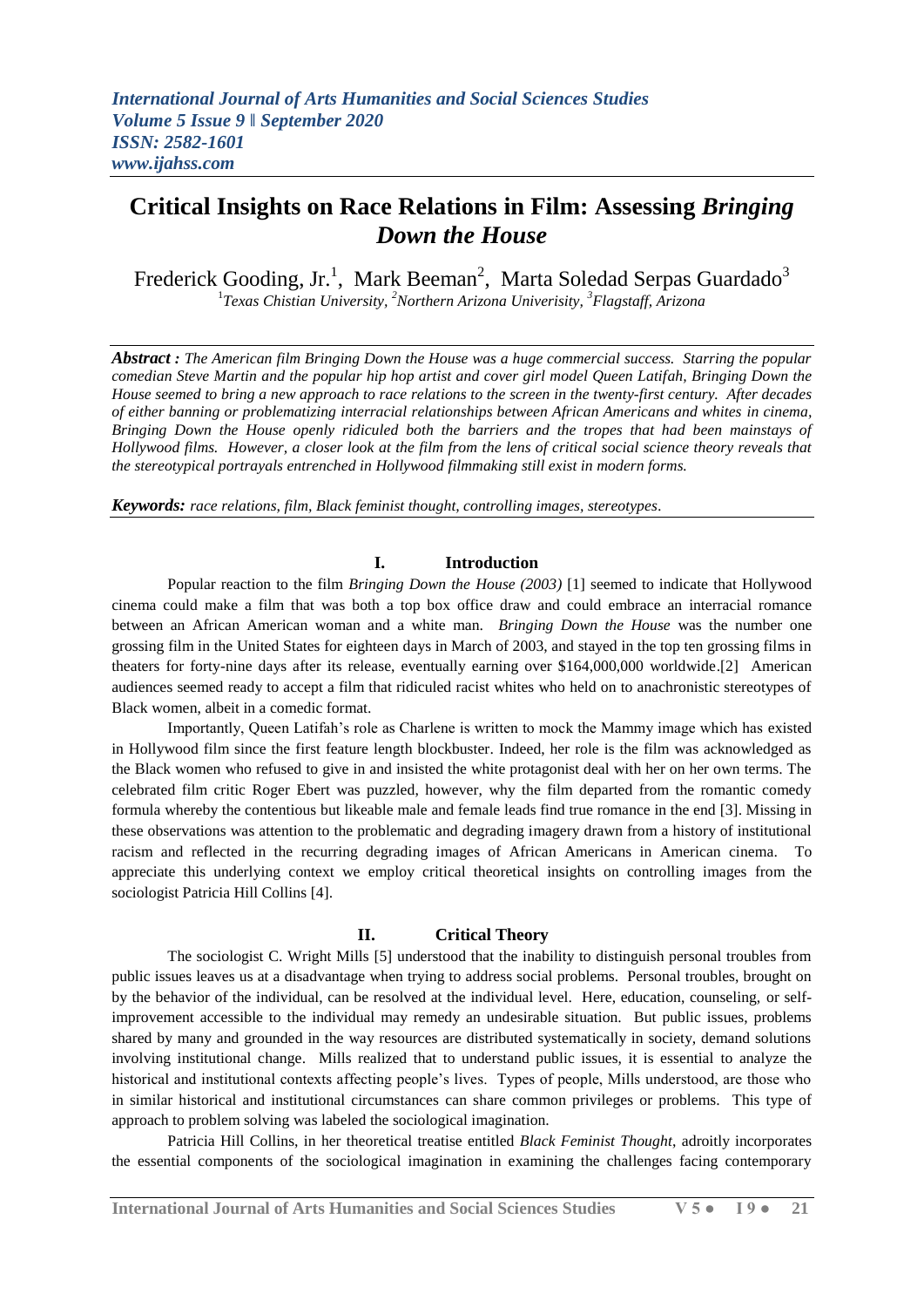African American women. For Collins, the long-standing stereotypes serve as controlling images involving domination, the justification of sexual exploitation, and the denial of "fully human status as fully human subjects by treating us as the Objectified other" [4] (p. 79). These controlling images intersecting race and sexuality originated with the ideological justification for American slavery. In this context, the classic stereotypes of the Mammy and the Jezebel were born and have survived to the present day.

The Mammy character reflected an image of African American women consistent with dominant white southern ideology. According to Collins, the Mammy stereotype was "created to justify the economic exploitation of house slaves and sustained to explain Black women's long-standing restriction to domestic service" (80). Mammy "knows her place." Collins explains the Mammy is the ideal Black woman to serve white male authority in a capitalist structure. As a controlling image, the Mammy is reduced to a source for cheap labor for white employers, imagined as an asexual being, but is ironically highly prized and valued as a surrogate mother for white children. "Mammified" occupations reinforce the dominance of the white power structure, and African American women who internalize the Mammy model potentially become socialization agents who prepare their own children to expect subordinate positions in society.

Reproducing the controlling image through the Mammy role has other negative effects as well. Psychological problems may include feelings of self-alienation, self-hatred, and mental confusion for some African American women [6]. Even comedic representations of the Mammy character may make African American women feel maligned or may contribute to eating disorders [7,8]. The racism and sexism associated with the images create special barriers, which can be damaging to African American women's careers and leadership opportunities [9].

For Collins the Jezebel represents a racialized deviant of aggressive sexuality [4]. Again, coming out of the plantation slavery experience, the extraordinary sexual desire of the Jezebel serves to rationalize common types of victimization. The enslaved African American woman was subjected to rape by white males, but these offenses were justified in white society as fueled by the carnal initiative of seductive and sexualized aggressive women, rather than as the result of the depraved, violent and morally bereft actions of a manipulative, exploitative, and cruel slave owner. Using women as "breeders" for economic gain could also be explained as a natural outcome of the Jezebel's lust for sexual activity rather than economic exploitation. The control over the enslaved woman's body was also evident in her being used as a "wet nurse" for the slave master's children. The Jezebel's mythical insatiable sexual appetite invites a societal assessment of her as a "freak" sexually [4]. Thus, the Jezebel image reverses the responsibility of sexual exploitation historically and places African American women in "double jeopardy" for sexual harassment in the present-day context [10]. These images encourage victim blaming and may explain lower conviction rates for rapists when the victim is an African American woman [11,12].

Collins notes controlling images are dynamic and can be adapted to fit changing circumstances. For example, the Jezebel attributes are adapted to stigmatize modern women as "club hoochies," that is African American "women who wear sleazy clothes and dance in a 'slutty' fashion" [4] (p. 91). Controlling images affect adolescent African American girls as well. The identification with objectifying images of female African American entertainers increase adolescent girls" emphasis on beauty and self-appearance [13]. The acceptance of modern Jezebel stereotype has been found to be correlated with 'colorism' (the embracing of Western standards of beauty by African American girls); with colorism being significantly related to increased drug use among adolescent girls [14]. Colorism and acceptance of modern Jezebel stereotypes also are correlated to attitudes placing young African American girls at greater sexual risk [15]

Although our focus is primarily on the Mammy and the Jezebel in this analysis, it is also important to mention a third degrading portrayal, this time targeting African American men. The Black Beast character according to Davis, "racism has always drawn strength from its ability to encourage sexual coercion" [16] (p. 177). The paternalistic race relations which developed to reinforce the plantation slavery system not only condoned coercive sexual relations between the white male patriarch and enslaved women of color, but also condemned and castigated sexual relations between men of color and white women [17]. For Davis, "the black rapist" and "the bad black women" are "twin" co-existing and reinforcing myths that are used to maintain the control and exploitation of both African American men and women [16].

Cinematically these images were portrayed as "Black Beasts" beginning with recently freed African Americans after the civil war threatening innocent white women, and more recently and as "gang-banger"

**International Journal of Arts Humanities and Social Sciences Studies V 5 ● I 9 ● 22**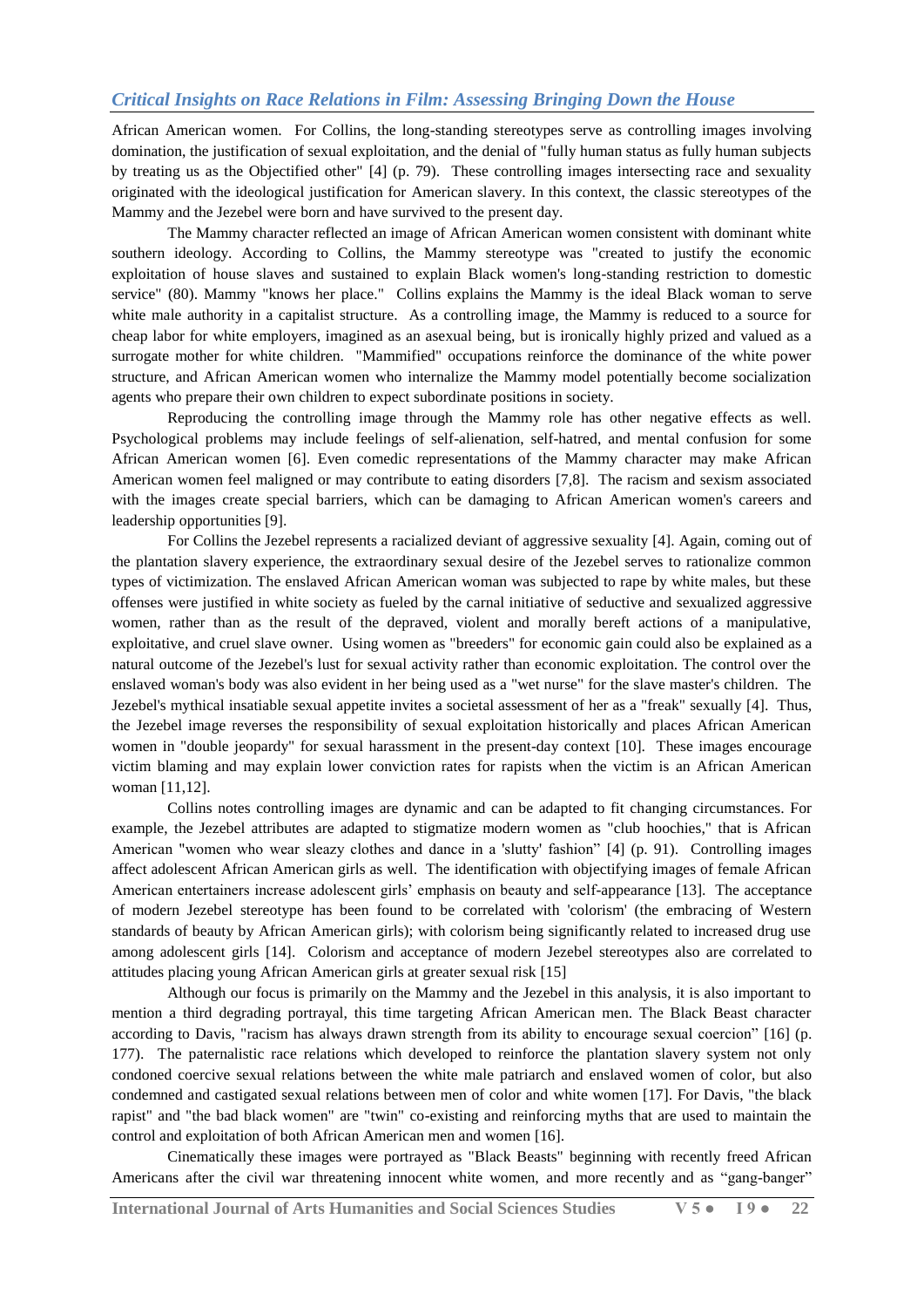portrayals. Hollywood openly celebrates the Black Beast portrayals as evidenced by the Academy Award winning performances for Best Actor in the twenty-first century, specifically for *Training Day* (2001) [18] and *The Last King of Scotland* (2006) [19]. These pervasive images also influence the non-fiction side of the media. Contemporary news reporting reinforces the myth of African American males as violent and as rape threats to white women [21-23].

This pervasive mythology set the context for the lynching of innocent African American men predominately in the Southern states during the Jim Crow era [4,24,25] and the tragic murder of fourteen-yearold Emmett Till [26] in 1955. More recently, the consequences of Black Beast mythology is highlighted by disproportionate rates of arrest, rates of convictions, and harshness of sentences for African Americans *vis-à-vis*  whites [27-29], the disproportionate likelihood of unarmed African American males being shot by the police [30], and the massive demonstrations protesting these unjust killings [31,32].

### **III. Controlling Imagery In Film: Mammy And Jezebel**

Controlling images of African American women not only can be traced to the cruelty of the plantation slavery era, they also can be traced to the first highly successful commercial feature length film in American cinema, *Birth of a Nation (1915)* [33]. These included the Mammy, the Jezebel, and the Black Beast. The film portrayed recently freed post-Civil War African Americans as villains for believing in equality, while members of the terrorist organization, the Ku Klux Klan, were depicted as heroes who restored moral order to the South. President Woodrow Wilson, a trained historian, praised the film as "writing history with lightning" [34].

African Americans as voters, elected office holders, soldiers, and potentially as marriage partners of whites, were viewed with fear and disgust by the film's white southern protagonist. The threat is personified in the two "Black Beast" characters in the film, Gus and Sylas Lynch. Gus, a soldier, follows the young innocent female, Pet Sister, to the forest to ask her to marry him. She is horrified, runs to the edge of a cliff, and jumps to her death rather than "jump the broom."

Sylas Lynch, described as a "mulatto," is presented as a combination of ambition (his white heritage) and animalistic desire (his African heritage). His white egalitarian political mentor from the north, congressman Stoneman, is horrified to learn Lynch wants to marry his daughter Ellie. Stoneman and Ellie protest, but Lynch physically captures Ellie and attempts to force her into marriage. The climax of the film is the rescue of Ellie by the Klan. Griffith's film popularized the myth of Black male rapist, and the film's strong anti-miscegenation view would later be incorporated into the Hollywood code for filmmaking [35].

The African American (mulatto) woman Lydia, like Lynch, is sexually animalistic and hungry for power. As the sexually attractive Jezebel, she manipulates Stoneman, who loses his ability to use good responsible judgment under her influence. Both Lydia and Lynch are portrayed as the unfortunate products of miscegenation who threaten white supremacy.

Whereas Lydia as Jezebel is sexually attractive and threatening to white men, the Mammy character in *The Birth of a Nation* is loyal to "her" white family. She has no apparent biological family of her own, has no love interest, and is not presented as being sexually attractive to anyone. A large, heavy-set, dark (in blackface) woman, Mammy is subservient to whites, but she dominates African American men. She orders a reticent African American male servant to defend the white family and physically fights African American soldiers of the Union Army to keep whites from harm. Although she is a fighter, she also serves as comic relief in the film. In one scene she belly-flops on top of two African American soldiers, her arms and legs flapping, with her body weight sufficient to pin grown men to the ground.

Although Mammy is willing to fight for the white family, she cannot save them alone. The white hero, Ben Cameron (the Lil' Colonel) leads the newly formed Ku Klux Klan on horseback to rescue the white innocent Ellie from the Black Beast.

Hence, *The Birth of a Nation* signified the birth of demeaning popular racial stereotypes that became staples in the burgeoning Hollywood film industry. The powerful effect the film had on audiences should not be underestimated. Although film was protested by the National Association for the Advancement of Colored People (NAACP) for its demeaning images of African Americans, it was extremely popular, it gained high praise from President Wilson, and it was used as a successful propaganda tool for recruitment by the Ku Klux Klan [36]. With the main African American characters played by white actors in blackface, *The Birth of a Nation* was a technically advanced extension of the popular minstrel shows which had come before it.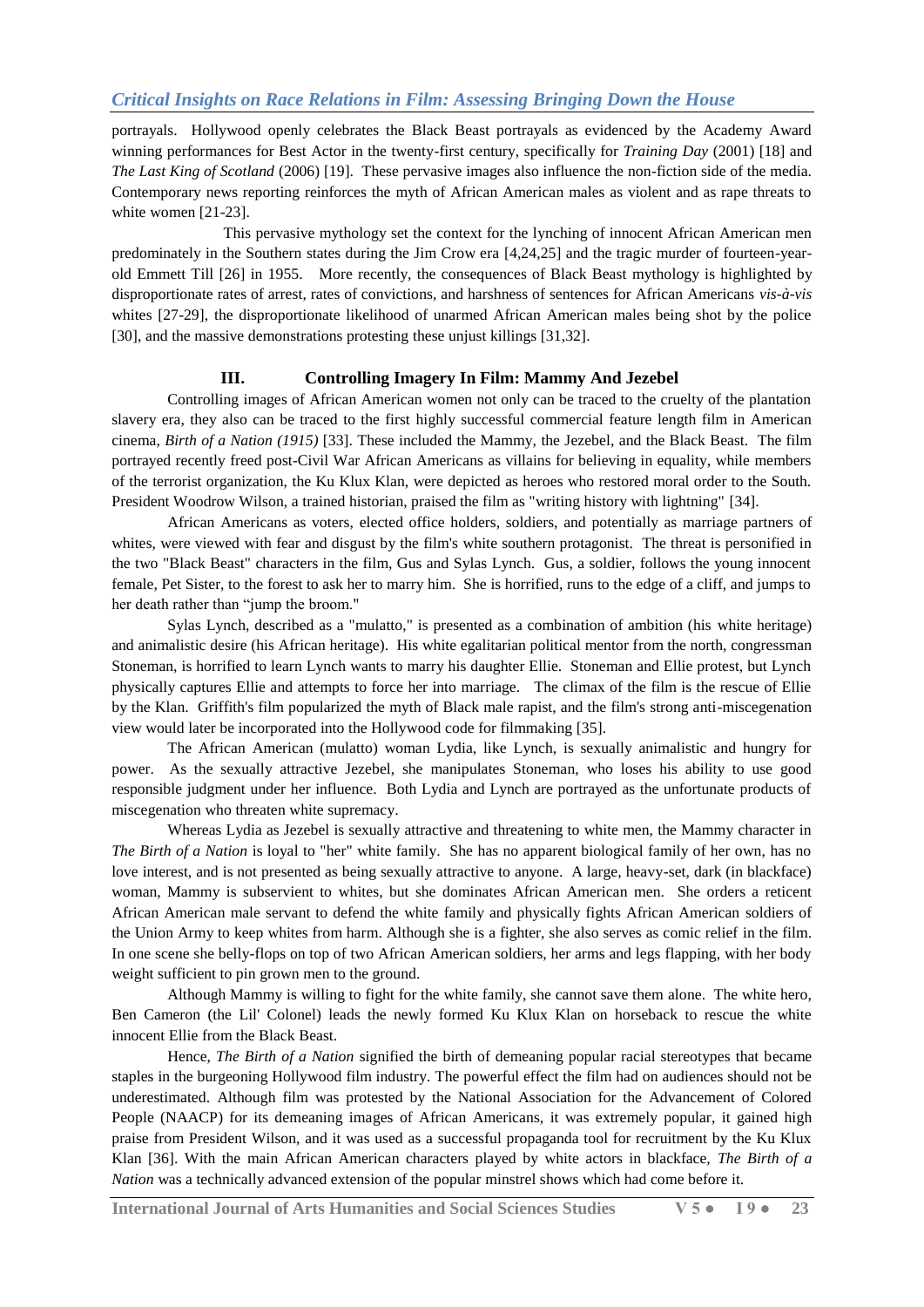The Mammy character became a common feature in Hollywood films, uncritically accepted by many northern moviegoers, and actively promoted by southern whites who both embraced Jim Crow segregation and rationalized their slave owning heritage. The first academy award won by an African American woman went to Hattie McDaniel for her performance as Mammy in *Gone with the Wind* (1939) [37]. Winning eight academy awards this highly celebrated film, like *Birth of a Nation*, focused on the hardships faced by southern whites during and after the civil war, with Mammy refusing to leave her former owner even after she was freed. McDaniel drew considerable criticism from the African American press for yet another demeaning depiction of African Americans as loyal servants. However, The United Daughters of the Confederacy (UDC), were delighted with the depictions in *Gone with the Wind*. For decades the UDC had been involved in a propaganda campaign through literature and monument construction to rewrite the brutal history of southern slavery as a paternalistic loving institution overseen by honorable white people [38]. As part of their campaign they attempted to convince the U.S. Government to erect a national monument honoring Mammy in Washington, D.C. Eventually they succeeded in erecting Mammy as part of their civil war monument placed in Arlington National Cemetery. *Gone with the Wind* author Margaret Mitchel accepted the UDC citation award the year of the film"s release [39].

Although Hattie McDaniel had actively protested inequality in California and was married four times, Hollywood repeatedly limited her in asexual subservient domestic worker roles. Her fame did not win her the right to sit with white actors at the 1939 Academy Awards Ceremony, nor did it get her an invitation to the premier of *Gone with the Wind* in Atlanta [40,41].

Controlling imagery is stubbornly enduring. even corrupting highly awarded films dedicated to promoting racial equality. Take for example, the groundbreaking film *Guess Who's Coming to Dinner (1967)*  [42]*,* nominated for ten academy awards and winner for best screenplay. Filming began shortly after the passage of the 1964 Civil Rights Act and the 1965 Voting Rights Act, and before the *Virginia v. Loving* case had struck down state bans on interracial marriage, *Guess Who's Coming to Dinner* tackled the issue of marriage between an African American male (John Prentice) and a white female (Joanna Drayton). Challenging the cinematic taboo established with the *Birth of a Nation* and reinforced for decades through the Motion Picture Code*, Guess Who's Coming to Dinner* set out to claim race is no barrier to a marriage based on love. This time the classic white supremacist is cast aside, while the parents of John and Joanna debate whether they and the world are ready to accept their children"s decision. The biggest obstacle seems to be Joanna"s white liberal father, Matt Drayton, who in the end realizes his objections have been misguided, and he gives his blessing. The film was remarkable in that a positive portrayal of African American male romantically linked to a white female is still a Hollywood rarity.

For all its good intentions as a modern look at race relations, *Guess Who's Coming to Dinner* cannot escape the stereotypical tradition of Mammy. The most hostile reaction to the marriage inside the Drayton household comes not from the white family, but their African American maid, Tilly. Tilly, in classic Mammy fashion, is fiercely protective of her white family. In particular, she is protective of Joanna whom Tilly has raised from a baby. Tilly"s disapproval of an African American man marrying Joanna is highlighted in an emotional outburst when she berates John as a threatening intruder. Reminiscent of Mammy in *The Birth of a Nation,* Tilly distrusts African American men who think they are equal to whites. Although a Black woman living in the late 1960a, Tilly appears dismissive of Martin Luther King and distrustful of Black Power. Tilly"s mammy-like status is reinforced in the climactic scene of the film where white paternalism dominates. Matt Drayton, informs his guests that Tilly, like a child, has been misbehaving, then instructs her to sit down. Here Matt's decision to approve of the interracial marriage appears to support racial equality, but at the same time his behavior reinforces conventional racial hierarchy of authority. The opinions of Tilly, although a "member of the family," and John"s father, who both oppose the marriage, are rendered irrelevant.

The film *The Help* (2011) [43] is a serious attempt to humanize African American women domestic workers during the Jim Crow era. The film references actual historical events, such as referencing Margaret Mitchell"s work as "glorifying" the Mammy, while Skeeter, the white heroine of *The Help,* says "nobody ever asks Mammy how she felt." Skeeter's goal is to write "from the point of view of the help." This fictitious depiction of a white southern hero during the civil rights era even briefly touches on the issue of how does the African American nanny feel about caring for white children when they are not home to care for their own children. Still, this film essentially is centered on a young, college educated, white southern woman breaking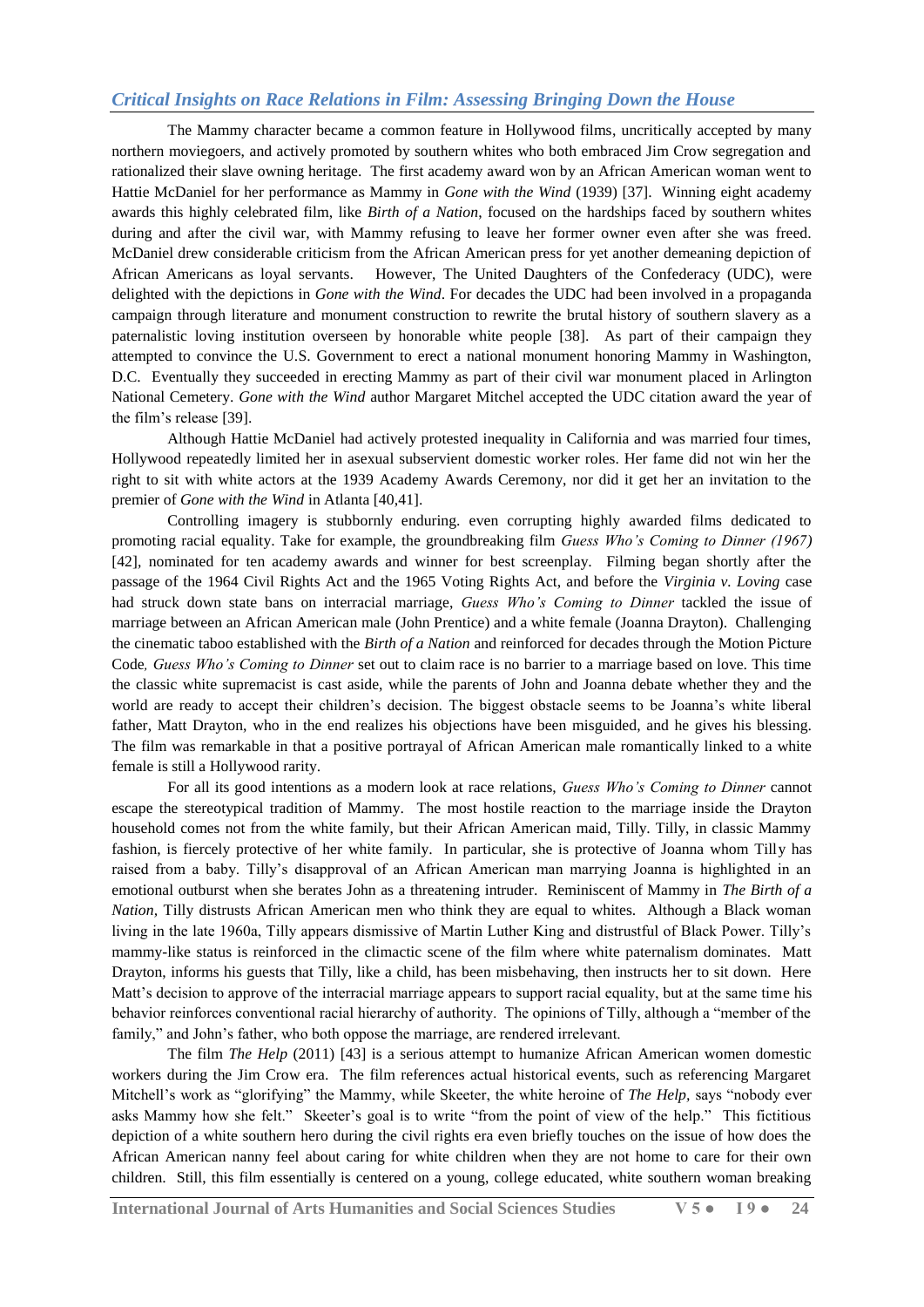away from the conventional lifestyle of marriage, motherhood, and overseeing domestic workers. While longing to view life from the perspective of the domestic workers, the film relegates them to the same traits as other Mammy films. The domestic workers love "their" white children and the children love them. The film"s main character as a domestic worker is Aibileen. Aibileen loves the white child she cares for more than the child"s own mother. Similar to *Imitation of Life*, the white child is neglected by her biological mother, and refers to Aibileen as "mother." When Aibileen is fired by her employer, Aibileen begs the white mother to "give my sweet girl a chance."

As with the Mammy stereotype, Hollywood used the Jezebel as a recurring character as well. Hollywood depictions of the Jezebel, as in *Birth of a Nation,* were commonly performed by white actors up through the mid-twentieth century. For example, the film *White Cargo* (1942) [44] featured the popular actor Hedy Lamarr in blackface. Set on a British plantation in the Congo in the early 1900s, Lamarr"s scantily clad character Tondelayo seduces and manipulates the somewhat naïve and innocent young British plantation manager temporarily stationed there. Tondelayo"s desire for material possessions ultimately results in her attempt to deceive and kill the young infatuated manager. Like *Birth of a Nation* the historical reality of white male dominance over people of color is reinvented in cinematic form as white victimhood.

The Jezebel was also at times cinematically depicted as light-skinned, mixed race characters. These "tragic mulatto" characters allowed whites to play the Jezebel role with no need for blackface, as the "tragedy" often involved them trying to "pass" as white. An example is *Imitation of Life (1959) which* centers around a white struggling actor named Lora Meredith, and an African American woman named Annie Johnson. Both have young daughters, Susie Meredith and Annie Johnson, who we see grow into adults during the film. The film opens with Annie needing a place to stay, so Lora, although without a decent income, offers to let Annie move in as the nanny and maid. Over time Susie feels neglected by her career-minded mother, and essentially Annie becomes her loving Mammy. Annie"s daughter, Sara Jane, continually tries to pass as white in desperate attempts to be romantically involved with white men. Sara Jane eventually rejects and breaks off all contact with her mother to maintain her deception with the white men she desires. In the end, Sarah Jane is left without her mother"s love, nor does she find happiness in romance. The men she dates either beat her or abandon her after discovering her racial identity. Her loving mother dies before Sarah Jane can reconnect and apologize for rejecting her. *Imitation of Life,* as with the other Jezebel films before it, reinforced Hollywood"s strong antimiscegenation message.

*Monster's Ball* (2001) [45] is the story of Hank, a presumably racist white prison guard, and Leticia, an African American woman who loses both her husband and her son in the opening moments of the film. Hank works death row, where Leticia"s husband is put to death. Shortly after, her young son dies in an accident. The Leticia character ushers the Jezebel image of the African American woman into the twenty-first century. Rather than taking time to mourn the passing of her husband and son, Leticia encounters a stranger (Hank), gets drunk, and appears to deal with her grief by exposing herself and begging Hank to have sex with her. Hank"s prior experience with sex seems to have been with white prostitutes, but after his erotic experience with Leticia, Hank is smitten. Despite still living with his domineering, racist father at the time, Hank decides to reject his father and live with Leticia. But despite their strong sexual attraction and growing affection, Hank and Leticia do not really know much about each other. The film ends with Leticia discovering Hank is her husband"s executioner, and both now seem lost and uncertain what will be next.

While the critic Roger Ebert argued the focus of this story should be about need, not "sex appeal," he concedes the camera "lingers" on the "half clothed" Leticia for too long [3]. Even this is a generous interpretation of the way Leticia is presented. The camera"s focus on not only the "half clothed" but the fully unclothed body of Leticia during her sexual encounter is not subtle. This interpretation also ignores the economic and racial dynamics that historically are tied into "need." Notably, the African American actor Angela Bassett said she did not consider taking the role of Leticia because it was "such a stereotype about black women and sexuality" [46}.

### **IV. Bringing Down the House: A Second Look**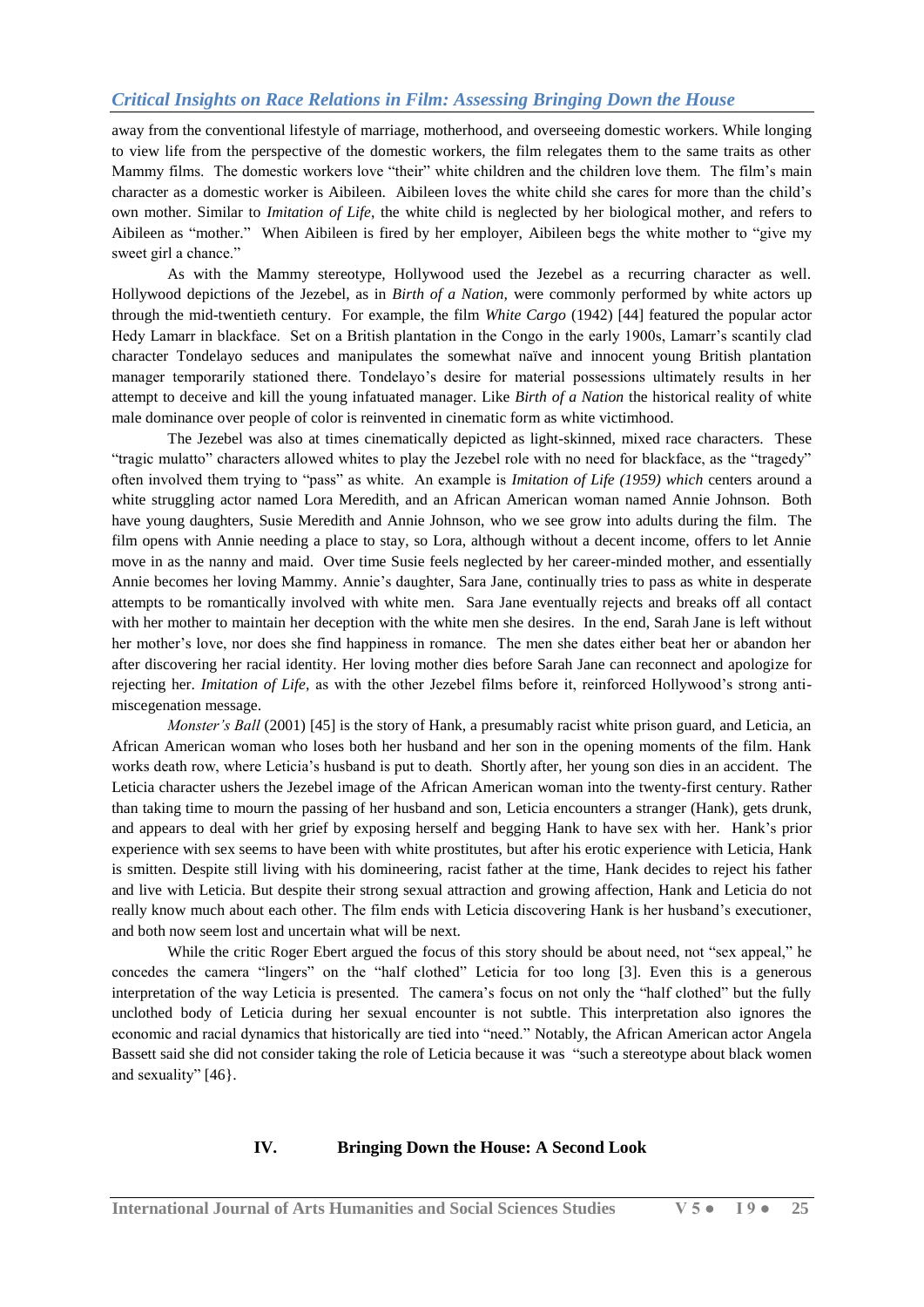Since the *Birth of a Nation* introduced and popularized African American stereotypes and demeaning images, they have appeared in numerous films up to the present. We have illustrated them with selected examples. Importantly, Collins has noted these degrading images of African American women can take on new forms [4]. Like racism itself that adapts to its historical and institutional contexts, imagery of the Jezebel and the Mammy can be updated and modernized. It is in this context we take a second look at *Bringing Down the House.* As we mentioned in the introduction, the Pulitzer prize winning film critic Roger Ebert seemed puzzled that this romantic comedy film diverted from the conventional formula. The main male lead and female lead, after experiencing romantic tension and attraction do not become a couple at the film"s conclusion. The film and culture critic Esther Iverem viewed *Bringing Down the House* as a breakthrough film, as Charlene exhibits hip hop style and lives life on her own terms. Iverem described the film as a "Black woman's anti-mammy manifesto" [47].

Both these observations are understandable from a first viewing of the film, especially from the perspective of conventional film criticism. We would like to consider another perspective. We believe that *Bringing Down the House* does follow a more conventional formula, but not the formula prescribed by romantic comedy. Conventional romantic comedies generally did not challenge racial discrimination. Likewise, Iverem"s review is following a conventional reading; that is, comedy can be used to ridicule the status quo [47]. But in this case, our main character is rooted in racial imagery that the ridicule does not erase.

*Bringing Down the House* was written, directed, and produced primarily by white Americans, although Queen Latifah served as an executive producer and one of the production companies involved was Latifah's New Jersey Entertainment. That being said, there is nothing untoward about whites making a movie featuring Black characters, however many of the mainstream shared narratives contain historically damaging norms that subjugate Black existence to a secondary status in juxtaposition to white imagery [48].

In *Bringing Down the House*, while the protagonist Charlene (as played by Queen Latifah) shares main character duties with Steve Martin's Peter Sanderson character, she nonetheless inhabits a world created and dominated by whites both onscreen in fantasy and off screen in reality. Clearly, the intent of the moviemakers was to use humor as a tool whereby racism could be shamed or burlesqued in satirical fashion. What concerns us presently is the fact that racism is normalized as simply part of Charlene's unquestioned, everyday world. White characters also engage the topic of race on some level as well; in fact, racism is the very thread that stitches the entire movie together.

*Bringing Down the House* centers on an African American woman (Charlene) who escapes from prison to clear her name of an unjust conviction. She enlists the help of a white tax lawyer (Peter) by forcing her way into his life by misleading him through an internet chat room. Along the way, we find Peter is trying to reconnect with his estranged wife and become a better father to his two children. Peter"s success at his job and his social life depends upon pleasing a host of white racist characters.

We shall explore how Queen Latifah's character engages the Jezebel and the Mammy stereotypes and whether these narratives are simply being rehashed or being transformed.

### 4. 1. Charlene as Jezebel

*"Grab These"*

In Charlene's first encounter with Peter she displays classic Jezebel characteristics – overt sexuality and devious manipulation of an unsuspecting white male. Setting up an on-line date, Charlene leads Peter to believe she is a blonde white female lawyer. Charlene deviously sent an image with a white female in the foreground, whereas Charlene only appears in the background.

Arriving at Peter's house dressed in tight blue jean shorts and a denim sleeveless shirt tied at the waist, Charlene exclaims, "Look at all these pretty candles, all romantic and shit...Somebody was plannin' on gettin' some booty tonight!" Beyond her overt sensuality, Charlene's character both physically and dialectically exaggerates stereotypical racial cultural differences between Peter and herself. Peter wears a pressed shirt and dress slacks, lives in an expensive home in an upscale white neighborhood, and speaks college book (American) English. Charlene explains Peter's confusion:

"That's yo' fault you thinkin' that bro.... You musta notta tooka good look at that picha." And later, "Bump that...Shoot, Rosco cracked that do'; I kicked it off the easy and bams...for real though." Peter is incredulous, "What did you just say?"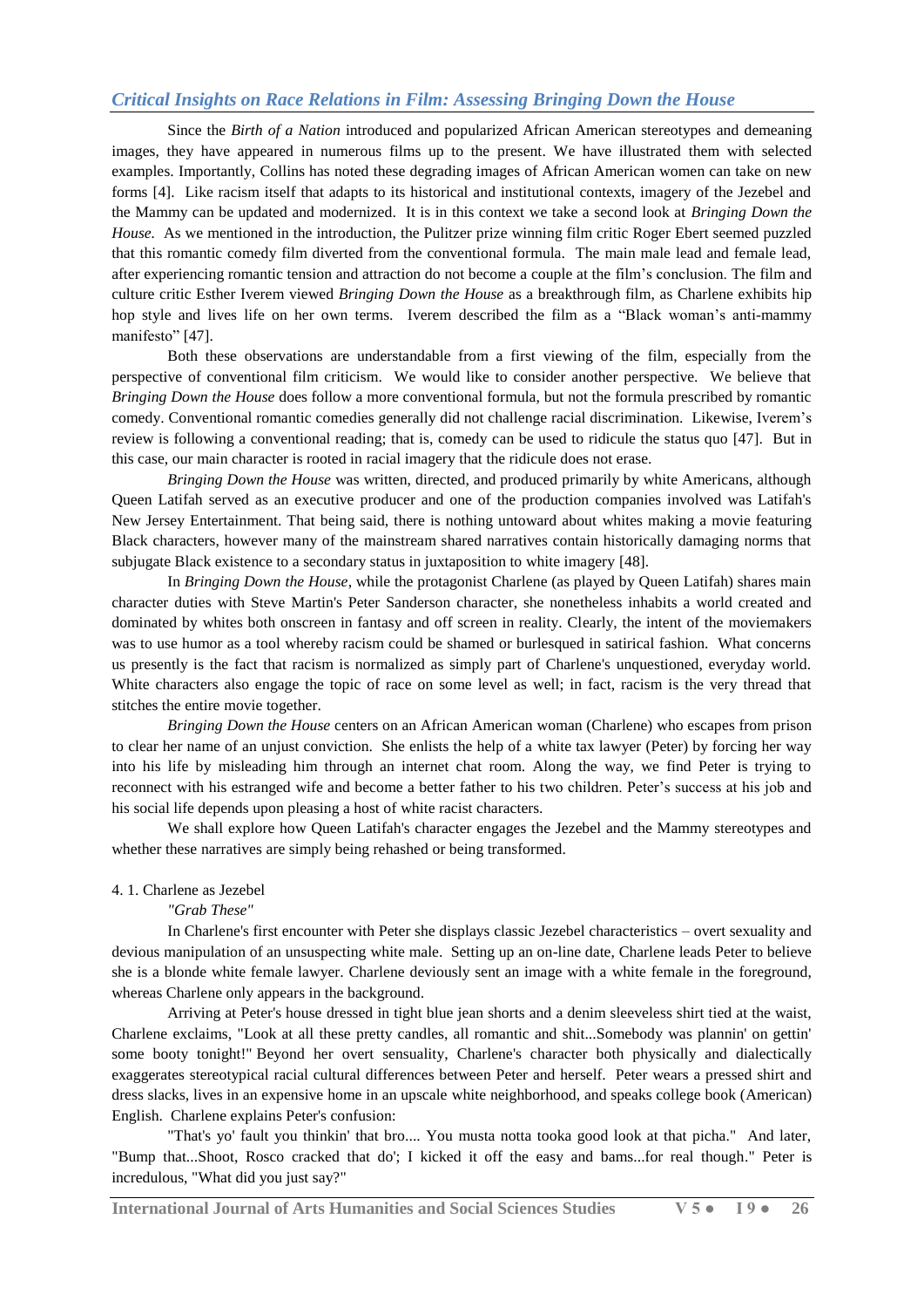While an exasperated Peter tries to force Charlene out of his home, he is no match for Charlene's manipulative style highlighted by her overt sexual and racial references. As he locks her outside the house, Charlene yells loud enough for his neighbors to hear: "It's your baby Peter, and don't you deny it. His DNA test told on you. You lied Peter; you know little Kareem is yours. Why? Why'd you do me like that Peter? You told me I was your beautiful African Queen.... Little Kareem...just wants a relationship, with his white daddy. A little chocolate-vanilla swirl…that magic night at the crack house."

To avoid public embarrassment, Peter hustles Charlene back into the house. Peter's racist neighbor, Mrs. Kline, yells to him, "I thought I heard Negro." Peter yells back, "No negro spoken here!"

Charlene manipulates her way back into Peter's home for the night. Charlene emphasizes race identity and sexuality saying: "Don't be gettin' any ideas about sneaking up here and hittin' this ass, 'cause you blew your chance with this fine sista!". The next morning, Peter locks Charlene out of the house and discards her personal effects in the curbside trashcan, but she resourcefully shows up at the country club when Peter is meeting an important (and highly prejudiced) client, Mrs. Arness. Passing herself off as belonging with Peter's party, Charlene enters the dining room in one of only two of the film's slow motion scenes (the other being a shooting). She wears a jean mini-skirt and heels, and walks to the beat of "Black" music accented by jungle animal noises. The slow motion shot examines Charlene stopping to rub her thighs, extend her tongue and lick fully around her lips, as her face is lighted up by what appear to by camera flashes as if she were an object of desire.

Peter's white lawyer colleague, Howie, is instantly smitten by Charlene's physical appearance and sexualized walk. He exclaims "Shazam...Swing it you Cocoa Goddess." Howie's labeling of Charlene as "Cocoa Goddess" expresses his desire for Charlene as a racialized sexual object. We will return to Howie later.

Charlene's continues to use sexuality and blackness as manipulative threats to Peter's career. Charlene leverages her way back into Peter"s home by masquerading as Peter"s nanny in front Mrs Arness. This threat is particularly effective as Peter is forced to hide Charlene's true identity from upper class Whites who could damage his career. Charlene's social blackmail forces Peter to allow her into his home and to provide her pro bono attorney services.

Charlene's Jezebel persona is highlighted as her interest in Peter's personal life deepens. On their one date, Charlene convinces Peter to dance. Wearing a revealing black dress, Charlene tells Peter that he cannot dance with his brain, and admonishes "you've gotta feel it, now come on, show me how you made them kids." She holds Peter from behind and pulls him close telling him to work his hips. As they continue gyrating, Peter's estranged wife, Kate, dining at the same club, sees the seductive dancing. Kate cries to her sister, "He never danced with me like that" and "You know what they say...once you have Black you never go back." The later suggesting natural Blackness provides a superior and irresistible sexual experience.

However, Charlene's sexual stimulation of Peter is ultimately focused on making him a more sexually aggressive partner to please his estranged wife. When they return home from their date, Peter confides he still longs for Kate. Charlene tells him "bitches don't care" about a man's commitment to his job (i.e. the Protestant work ethic). Charlene taps into her Jezebel roots informing Peter that women do not want a sensitive love making "Nancy boy," women want a beast. She tells Peter to practice being sexual by using her – that is, her body – as the object of his desire. Peter resists, but Charlene points to her breasts and commands "Grab these!" She tells Peter a beast needs "cojones grandes" (large testicles) which she supplies in the form of two balls Peter stuffs down the front of his pants. She instructs him to "Get to humpin'" and informs him he is not just "the King of the Jungle, you own that Jungle." Charlene climbs on top of Peter as she calls on him to be a Beast. She enthusiastically humps him, and pulls out the balls from his pants exclaiming, "you found your balls."

This scene emphasizes Charlene's natural "jungle" Black sexuality. However, the encounter is not romantic; the Black female body is merely on display as a sex object. Peter's calls Charlene "Kate" (the true object of Peter's affection) during this scene. Still, Charlene is excited by the encounter and does not mind being a sexual stand-in. The racist neighbor, Mrs. Kline, returning Peter's son home interrupts the sexual encounter. The transgression of interracial sexual intimacy is highlighted by Mrs. Kline's cry of "Mandingo" as she witnesses Peter and Charlene's humping on the sofa. Mrs. Kline reports the infraction to her brother, Peter's boss.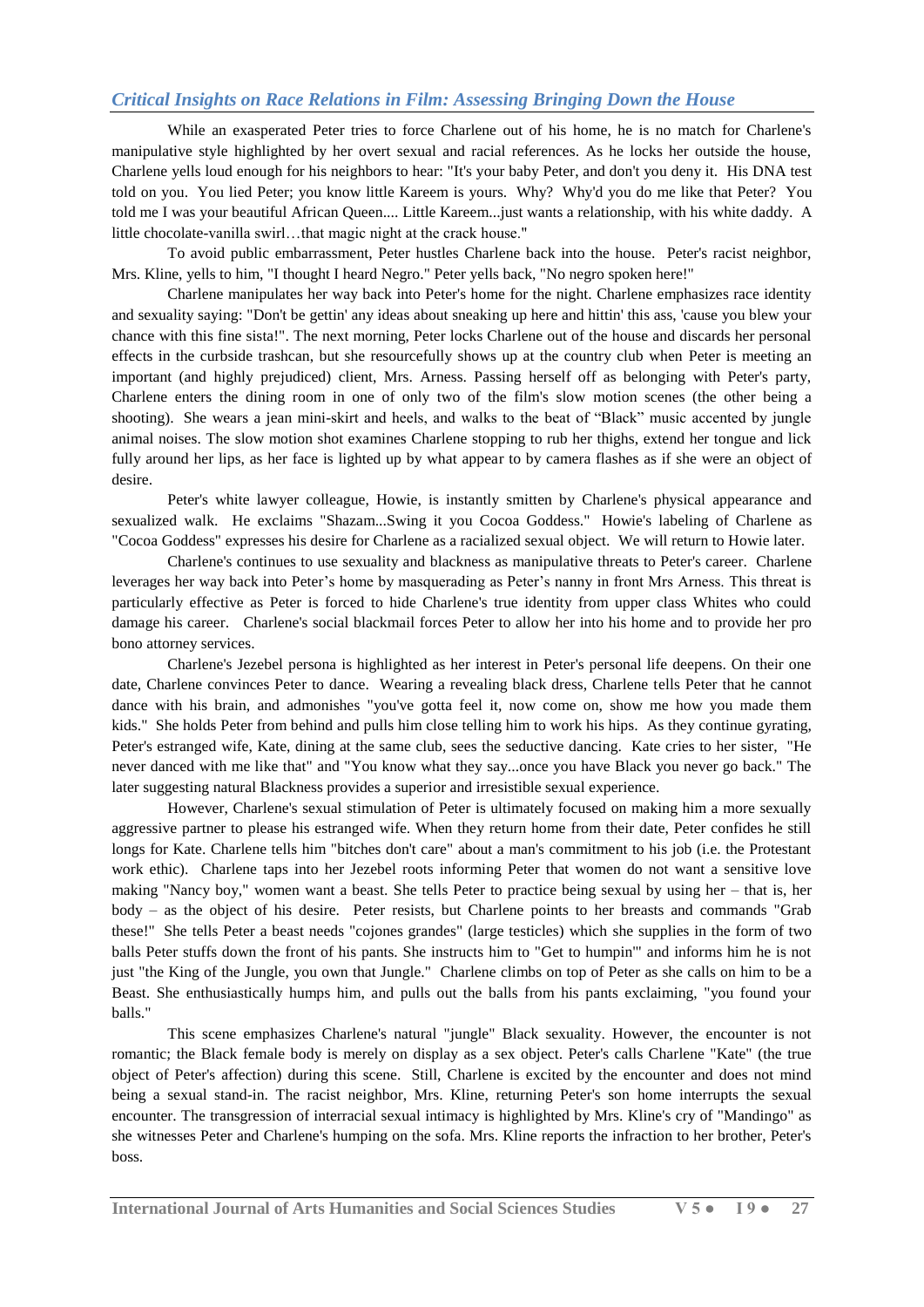Peter, forced to face an all-white judge and jury (his boss and his partners), lies claiming he and Charlene were not humping, they merely lost their footing and fell together. This denial, although false, is palatable to the audience since there was no legitimate romantic connection. Hence, the slave plantation race relations secret where "illegitimate" sexual encounters with Black women were denied by white men to protect the legitimacy of white marriage is replayed.

Historically, so-called "mixed race" children were explained as the outcome of highly sexualized and manipulative Black Jezebels taking advantage of married white male victims. In *Bringing Down the House*, the audience as jury, judges the comedic sex sequence being manipulated by the highly sexual and enticing Charlene. Like *Birth of a Nation* where Black sexuality is linked to the Beast character, *Bringing Down the House* brings Black sexuality full circle. Black women through the example of Charlene are portrayed as craving Beast-like sexuality. While Charlene"s sexuality is no match for white-on-white romantic love (by movie's end, Peter ultimately returns to his true love Kate), it is nonetheless hard to resist for white men with "freaky" sexual desires.

#### 4.1.1. Cocoa Goddess and her Freak Boy

Peter's white law partner Howie is made to order for the Jezebel. While there are moments where he appears to show genuine caring for Charlene, he is generally presented as enamored by Charlene's overt sexual appeal. Hence Howie characterizes Charlene as "sexy" and as a "Cocoa Goddess."

On their first date Howie tells Charlene, "I'd like to dip you in cheese wiz and spread you over a Ritz Cracker, if I'm not being too subtle." Charlene responds, "Boy, you are some kind of freaky." He responds, "You have no idea, you have me straight trippin' Boo." Charlene is flattered, and later adds, "Hey Freak Boy, I am going to make myself a little more luscious for you, OK?" Hence, the stage has been set for their relationship. Howie is enamored of Charlene's Black (Cocoa) sexuality, and Charlene is attracted to Howie because of his sexual freaky nature whereby he becomes her "Freak Boy."

In one scene, Howie believes Charlene has been shot and killed. When she regains consciousness he admonishes: "Precious, don't ever scare me like that again, or I'm going to have to give you a nasty spankin', if I'm not being to subtle." At this point Charlene turns to Peter and affectionately says, "He's such a damn freak." Hence, even in the most dramatic moment of the film, Freak Boy expresses his concern for Charlene as a sex object. Unlike her relationship with Peter, however, Howie's overt sexualization of Charlene allows her to move from being sexual domineering to being flattered and willingly pursued.

In the classic romantic comedy, the two protagonists find love. In *Bringing Down the House* the insertion of Howie as Charlene's sexual interest allows the protagonist Peter to remain on his side of the color line and re-connect with his ex-wife. Charlene, however, does not find true romance, but has found her Freak Boy. In the movie"s last scene, Howie"s transformation into black sexuality is symbolically complete as Charlene places Howie's hair in cornrows and calls him "Rastaman." He asks Charlene, "Who's your Daddy now?" Charlene, delighted, sitting on Howie's lap says: "you are some kind of freaky" then pulls down a window shade blocking their freaky behavior from the audience. This ends the movie.

The contrasts at the end of the film are clear. Peter reconnects with his ex-wife wife with a passionate embrace and kiss. He tells her he loves her. Charlene and Howie never say the word "love," and for all their sexual banter exchanged during the movie, the audience *never sees them kiss*. The pulled shade accomplishes two outcomes. First, the audience will not see a passionate interracial kiss indicating love between Howie and Charlene. Second, the audience has been invited to imagine freaky sex behind the shade between the Black woman and the cornrow haired Freak boy--possibly deemed too uncouth to show. Notably, sex with no kissing has been the Hollywood standard not for love, but a longstanding formula for the female prostitute and the john.

#### 4.1.2. African American Women as the Jezebel Type

At one point, Peter confronts the film's antagonist, Widow, at a club named the "Down Low." The Down Low is presented as off limits to whites. Peter has purchased clothes from two young African Americans on the street for his undercover dress. His language, walk, and dress are a comedic attempt to look and sound hip, urban, and Black. The clash between his stereotypical white awkwardness and his over-exaggerated hipness provides the comedic contrast. At the club Peter speaks in his version of black vernacular dialect saying things such as he is "from the hood and misunderstood."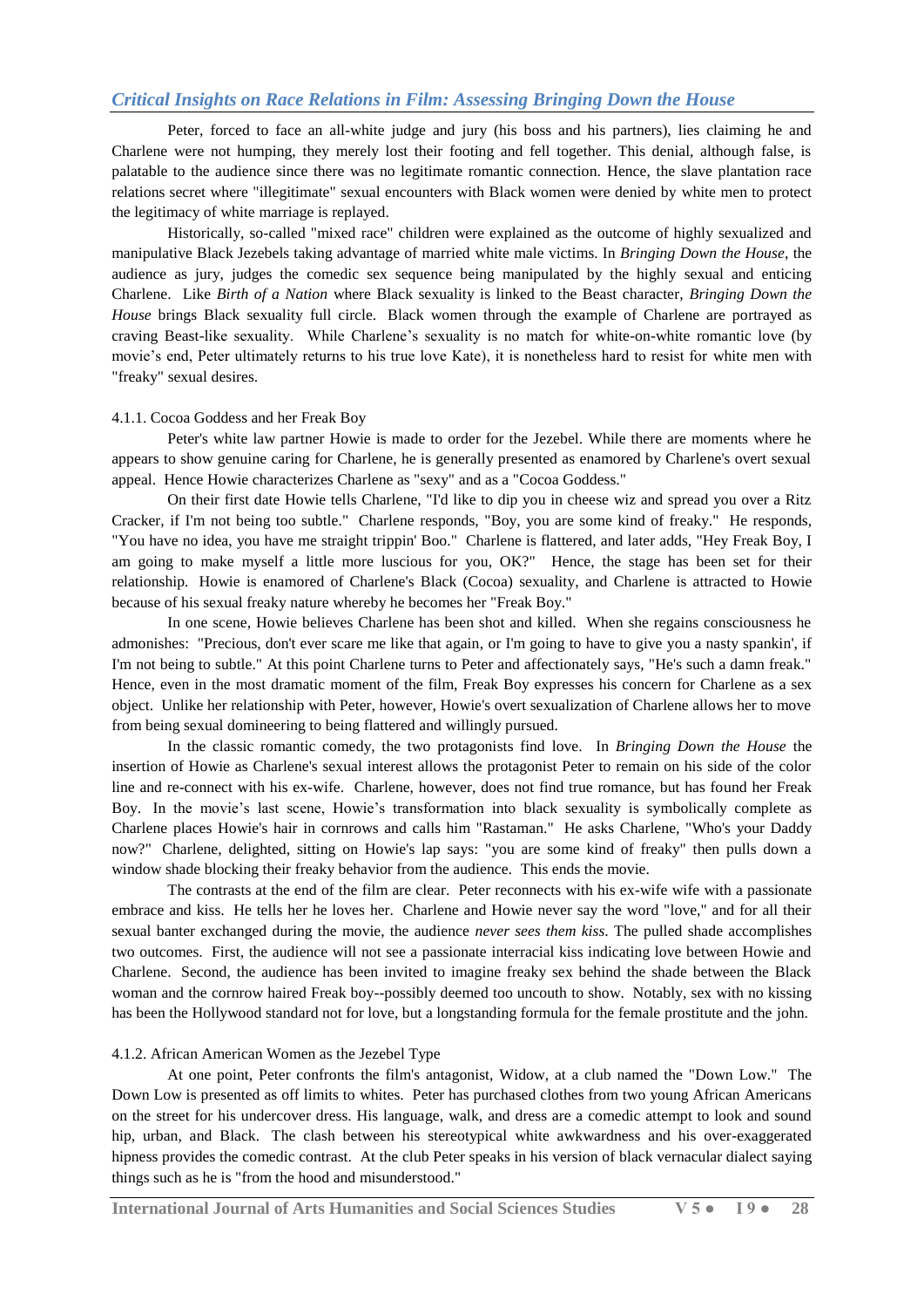An African American woman in tight jeans and a halter-top approaches Peter and asks, "Can you swerve, Snowman?" When he refuses to dance, two large African American males command him to "dance with the woman." The young woman literally leads Peter to the dance floor by the chains around his neck, symbolically showing he is captive to her desires. The camera focuses on her body as she repeatedly bumps up against Peter, not unlike the earlier "humping" motion Charlene used with Peter. A second African American woman, much larger than Charlene, cuts in to continue the sex-simulating dance. Peter is eventually sandwiched in between both women who rhythmically thrust their bodies into him. Peter, tantalized by their advances, emits groaning sounds.

The relevance here is that outside Charlene, these are the only two African American women that have any significant interaction with the main characters. They have nothing important to say, but they both have forced themselves on the white male who has entered the club. Following the pattern of the classic Jezebel myth, Peter does not seek or initiate the contact with either, but he is ultimately taken in by their sexual advances. Hence, in this film the Jezebel is not only portrayed as a character through Charlene, but as a racial type.

#### 4. 2. Morphing into Mammy

There are several key scenes that bring to bear Charlene's function as a modern-day mammy figure where she is depicted protecting her new "white family." While classic stereotypical roles have portrayed African American women either as the nurturing Mammy or the manipulative hyper-sexualized Jezebel, Charlene embodies both. We will see that Charlene's natural Jezebel self is always at the core of her persona, but when thrust into social situations where the white family is in jeopardy, her Mammy skills come to the fore.

#### 4.2.1. At the Country Club and at the Dinner Table: Playing Mammy

At the country club, Charlene is fish out of water. Her urban or ghettoized behavior contrasts sharply from the pristine, measured actions of the "civilized and refined" white patrons. Peter is there for a lunch meeting where he is vying to impress a billionaire white female potential client, Mrs. Arness. Mrs. Arness is old, rich and racist. Charlene's arrives uninvited, and her unexpected presence must be explained. Charlene's hat, large earrings, jean outfit, and Black identity ultimately provoke Mrs. Arness into asking Peter who is his "associate."

Our quick-thinking protagonist devises a rationale that would make sense to Mrs. Arness – Peter surreptitiously asks Charlene to pretend to be the children's nanny. Now, the modern initial take by Charlene is one of sarcasm and defiance. But Charlene cleverly leverages Peter's discomfort by having him agree to be her lawyer and to let her live in his home. An independent Black woman in his life is cause for alarm. Yet, that same Black woman, domesticated and under financial and social control is now charming and valuable if she can be leveraged for Peter"s personal financial gain.

Charlene, in an attempt to expose the lunacy and ludicrousness of Mrs. Arness's racist thinking, "plays along" with this old Mammy role thrust upon her. Her over-the-top act "Yessuh...I'm gonna go down to the pool with the chillun" appears to satisfy Mrs. Arness, who appears oblivious to Charlene's sarcasm. This is important, for Hollywood in this case is not outright condemning otherwise unacceptable, racist and historically subjugated roles that Black women play just to stay relevant in modern film. Because Mrs. Arness is old and a relic of a bygone racist era, the modern audience is in on the joke and has ability to enjoy the racial humor without feeling the guilt of appearing to be racist themselves.

This ruse is re-enacted at Peter's home again when he invites Mrs. Arness over for dinner. In contrast to the panic to explain Charlene's presence at the County Club, Charlene is now "at home" in her rightful place – in the kitchen. She formally takes her place by donning a pink and white maid outfit and even alerts the family that "dinner is served" while smiling and holding a tray of cornbread (culturally associated with southern Black culture). She literally serves the family seated at the dining room table joined by Mrs. Arness and her dog, William Shakespeare. The white dog complete with a Shakespearian theatrical collar symbolizes the depravity of racism that allows family pets to join white humans at the table while African Americans are excluded. The audience in on the joke, that Charlene is merely playing Mammy to fool Mrs. Arness. The southern heiress reaffirms her offensive racism by singing an old slave song, and when Mrs. Arness is looking away, Charlene both threatens her with a kitchen knife and adulterates her food with a strong laxative. Both attempts are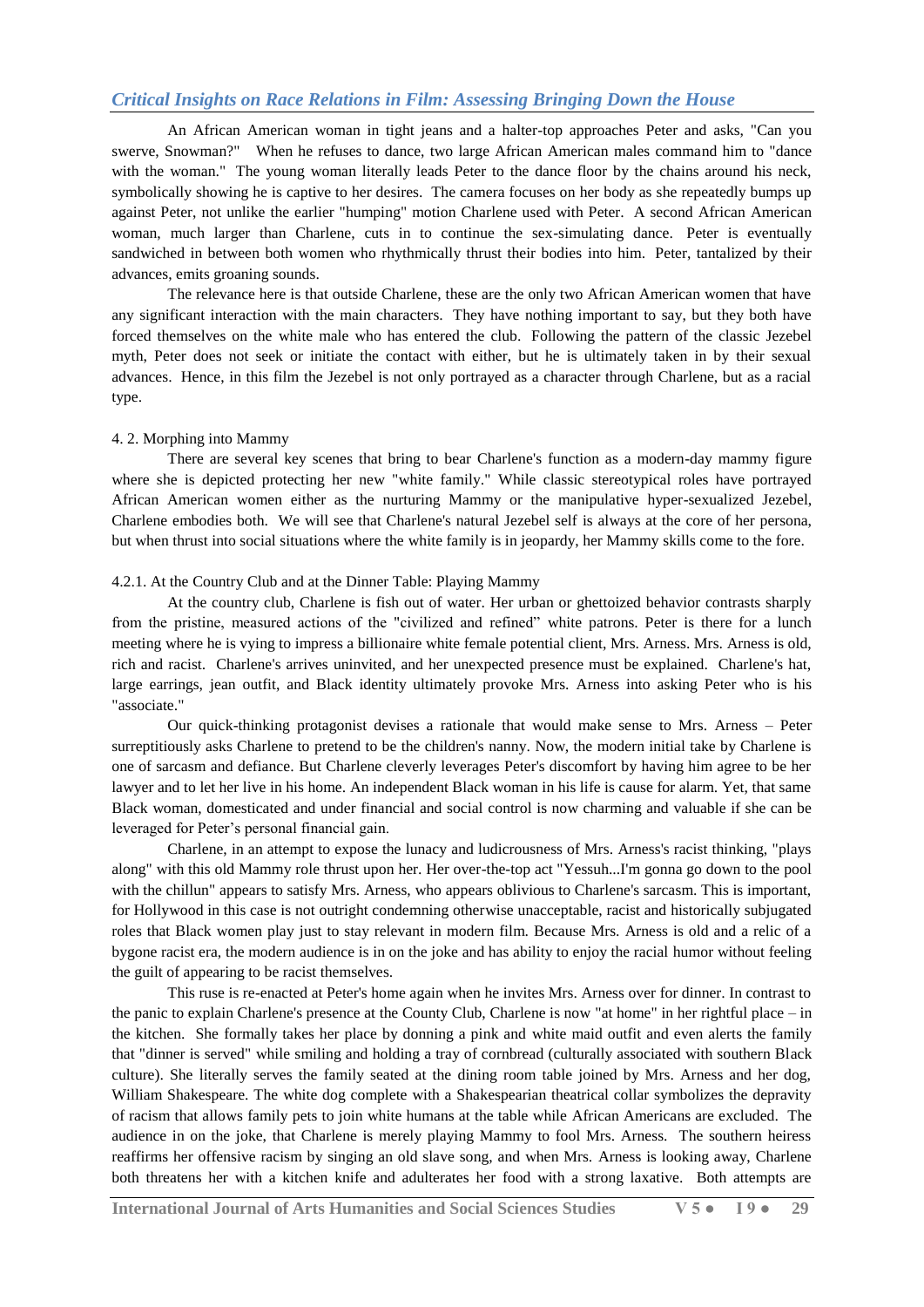thwarted; the knife by Peter intentionally, and the laxative is ingested by Peter unintentionally. Hence, Charlene is impotent to thwart the overriding force of white supremacy that defines the role of subjugated Black women.

#### 4.2.2*.* With the Children: Being Mammy

Charlene's transition from playing Mammy to being Mammy is evident through her interaction with Peter's children. Although Peter clearly is uncomfortable with Charlene in the house, the children trust her. Eight-year old Georgie is mostly a plot device, however he is relevant in introducing the audience to Charlene's Mammy instincts. Georgie cannot read. Although the family and the schools have failed, Charlene reasons that Georgie will read if he is exposed to interesting material. Charlene teaches Georgie to read from an erotic "Giant Juggz" magazine she found in Peter's room. The audience hears the eight-year old sound out "I put my mouth on her nip..." as his both shocked (for content) and pleased (Georgie is reading) father enters the room. Here Charlene's character as a modern Jezebel/Mammy hybrid is unveiled. The young white male Georgie is both nurtured and stimulated by the Black female in the household, as the film unwittingly draws upon plantation imagery of the wet nurse and the Jezebel.

Charlene also saves the daughter, Sarah. Sarah, like Pet Sister in *Birth of a Nation*, is portrayed as young, white, virginal female innocence. Note, both Sarah and Pet Sister have to be old enough to be objects of the lustful desire of older dangerous men, but are young enough to still be presented as childlike. For Sarah this is accomplished through her adolescent naiveté. She is willing to sneak out to date an older, more worldly male, but is not old enough to have her own driver's license. Like Pet Sister who attempts to run and hide from Gus in a forest, Sarah is taken to a party must literally crouch down to hide from her shady date. When a traumatized and frightened Sara calls Charlene for help, Charlene immediately ignores all else and races to the party in Peters' silver Mercedes.

Peter had been deceived into thinking Sarah was going to the parent's home of a young, clean cut, polite, white teenaged boy. Instead, she snuck off with a slightly older black haired, dark eyed, and black leather jacket clad man. These cues to the audience, much like early Disney portrayals of darker characters as unsavory, presumably would have been evidence for Peter to veto the date. Unlike in *The Birth of a Nation*, the modern Mammy Charlene is not limited to fighting only Black characters. After learning that Sarah"s "boyfriend" got "rough" trying to force Sarah to have sex, Charlene locates the offending boyfriend, Mike, and dangles him upside down from the second story balcony. The emasculated Mike wearing only his boxer drawers and socks pleads to Charlene "Please don"t kill me!" As Mike helplessly hangs over of a yard full of teenaged partiers, Charlene announces publicly to Sarah "He has something to say to you." Mike proceeds to apologize and repeat "No means no." Thus, chaste white innocence has been protected, and her honor has been publicly restored.

This modern Mammy brings another twist as well. Traditionally, the "hanging" was only done by whites, usually with African American as victims. In *Bringing Down the House*, instead of hanging Black males to serve notice that white women were to be honored, revered and protected, a Black woman "hangs" a white male up high and *in public* (as most lynchings were public spectacles) in order to honor, revere and protect the innocent white female.

Charlene proceeds to defend Sarah *inside* the house by exhorting Peter to be sympathetic and not get angry even though his household rules were violated. This thread is concluded with the white male patriarch Peter, coming in as the lead attorney to conduct the final cross-examination after the junior attorney did all of the deposition and interrogatory work beforehand. He has a heart-to-heart conversation with his daughter whereby no consequences are mentioned or levied, nor is any judgment passed on her untruthful actions, underage drinking or risky sexual encounter. Thus, the white family is bonding and growing closer together thanks to "the help" that Charlene has become. While, Charlene provides the protective physical "heavy-lifting" of Mike over the balcony, she knows her place and deferentially passes the emotional "heavy-lifting" over to Peter.

#### 4.2.3. Saving Peter: The Loyal Mammy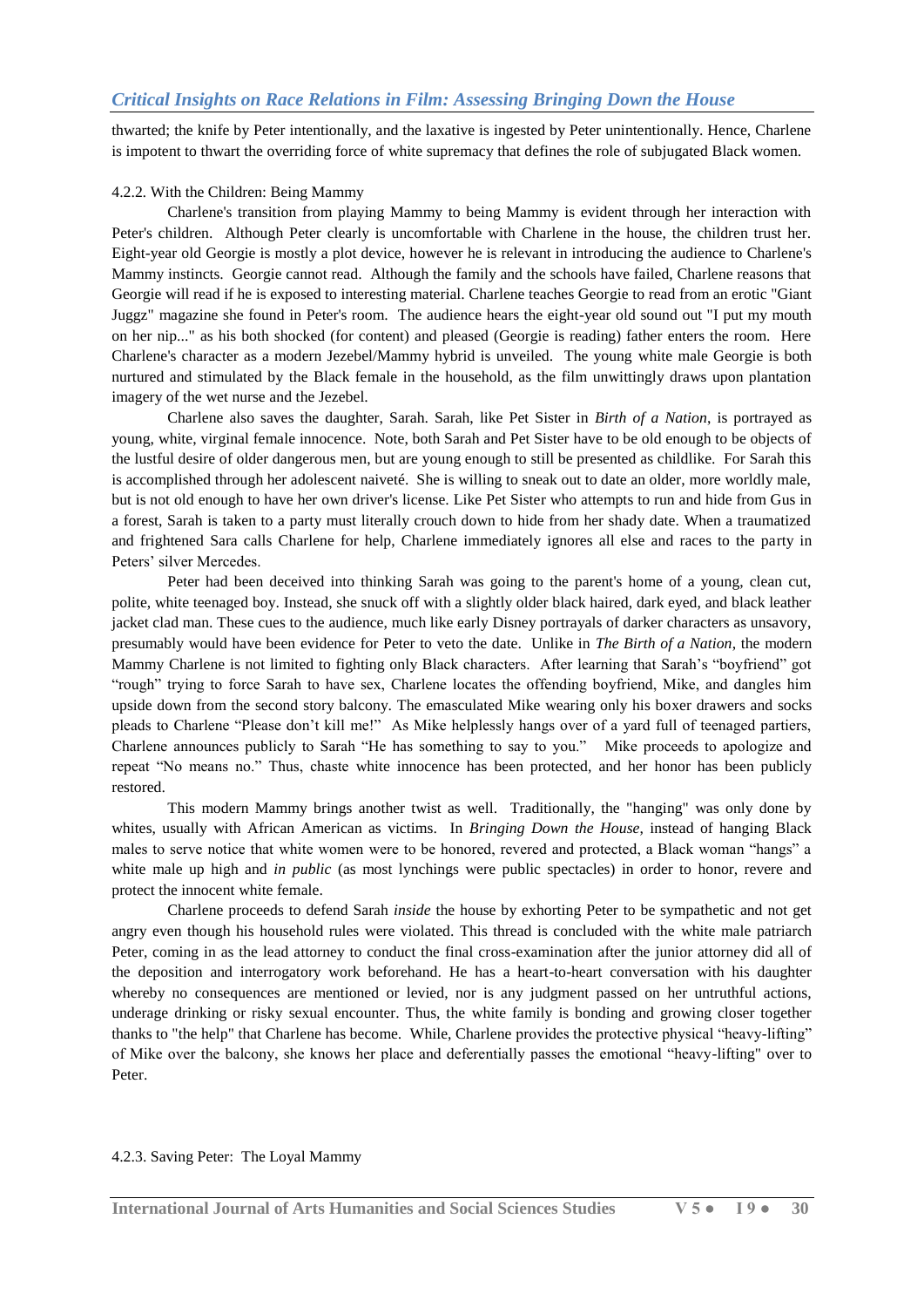Charlene saves Peter in two ways in the film. First, she saves his marriage, and second, she literally saves him from death. We have already seen how Charlene as Jezebel gets Peter on the couch for their simulated sexual encounter. Her Jezebel instincts, though, were subordinate to her Mammy nurturing. Earlier Peter and Charlene had gone out to dinner. *Bringing Down the House* hinted at romantic tension between the two, but that is cut short by Peter's sorrow over his separation from his whiter and slimmer estranged wife. Although the sexual nature of the couch scene has both characters stimulated, Charlene's main mission was helping Peter win his true love back. This nurturing is evident in the conclusion of the film, when Peter's reconciled wife Kate walks in on Peter and Charlene hugging. Charlene then relinquishes *possession* as she turns to Kate and says "Take care of him for me." Thus, the sanctity of the family remains intact, with Charlene sacrificing her own chance at love so that the white couple could re-unite.

For the film's climax, Charlene physically fights the Black Beast character to keep the traditional white family safe (much like Mammy in *The Birth of a Nation*). Peter has gone to the Down Low club to collect evidence against Widow, who Peter realizes had framed Charlene. The racially threatening environment is highlighted by the Black Beast Widow calling Peter "Eminem" and a dumb "cracker".

Widow is an imposing, muscular, bald, Black man with bodyguards larger than himself. Charlene confronts both the bodyguards and Widow at the Down Low to rescue Peter, who Widow holds at gunpoint. Charlene asks that Peter be freed, and the issue settled between Widow and her. A fight ensues. As Widow scrambles for his dropped gun, Charlene gives him a massive upper cut, then continues to beat him. As in *The Birth of a Nation,* grown Black men in *Bringing Down the House* are no match for the protective Mammy. Fully emasculated and outfought by Charlene, Widow retrieves his gun and shoots Charlene in the chest. Unbeknownst to Widow or Peter, Charlene has called the FBI, who storm the club and save the day. Again, reminiscent of the KKK riding in on horseback to save Elsie from the Black Beast in *Birth of a Nation*, Charlene describes her call to the FBI as "calling in the cavalry." Charlene, the protector, called the FBI despite knowing they had "evidence" to put her back in prison. Charlene has displayed the ultimately loyalty, both willing to sacrifice her *life* and her *freedom* for her white family.

Ultimately, Charlene's nurturing of the emotional and libidinal needs of the Sanderson family places Peter's house and his world back in order. Peter's white paternalistic authority as the breadwinner/lawyer is needed to resolve Charlene's unfair conviction. Unbeknownst to Charlene, Peter has used his ingenuity and intellect to outwit the more powerful and more physically intimidating Widow into a taped confession, so that the "good guy" enforcers of the social order (the FBI) can free the innocent Charlene and incarcerate the evil Widow. Here, the film portrays race relations as returning to a legally enforced level playing field, which is institutionally sound, but had been temporarily disrupted by the Black Beast.

#### **V. Conclusion: The Adaptability of Controlling Images**

We began this paper by introducing two controlling images of African American women, the Jezebel and the Mammy. We noted that both images are derived from plantation stereotypes about enslaved African American women, but these controlling images can evolve and adapt to changing economic and social conditions. In *The Birth of a Nation,* the Jezebel Lydia does not find true love, and does not win the heart of the white protagonist. Instead, she has a lustful relationship with a secondary white male character. At best, she holds the status of Stoneman's mistress who tries to manipulate him to gain status and respect from whites. Through manipulation, dishonesty, or desperation, we seen the same pattern of film Jezebels yearning for white love, respect, or favors throughout film history. Over time the Jezebel takes on new characteristics matching changing times, but the core traits remain. Charlene's does not get the respect of white protagonist in terms of true romance, marriage, and family. Her one romantic evening with Peter does not result in a love connection, instead she becomes the sexual interest of a secondary white male character, "Freak Boy."

Concerning the modern Jezebel, Collins writes: "Because jezebel or the hoochie is constructed as a woman whose sexual appetites are a best inappropriate and, at worst, insatiable, it becomes a short step to imagining her as a "freak." And if she is a freak, her sexual partners become similarly stigmatized" [4] (p. 91). Hence, Howie as a "Freak Boy" is made to order as a partner for the modern Jezebel Charlene. Interestingly, the conventional Jezebel character does not make an acceptable protagonist as it historically was devised as a threat. Charlene"s modern Jezebel becomes more acceptable as she is progressively mammified throughout the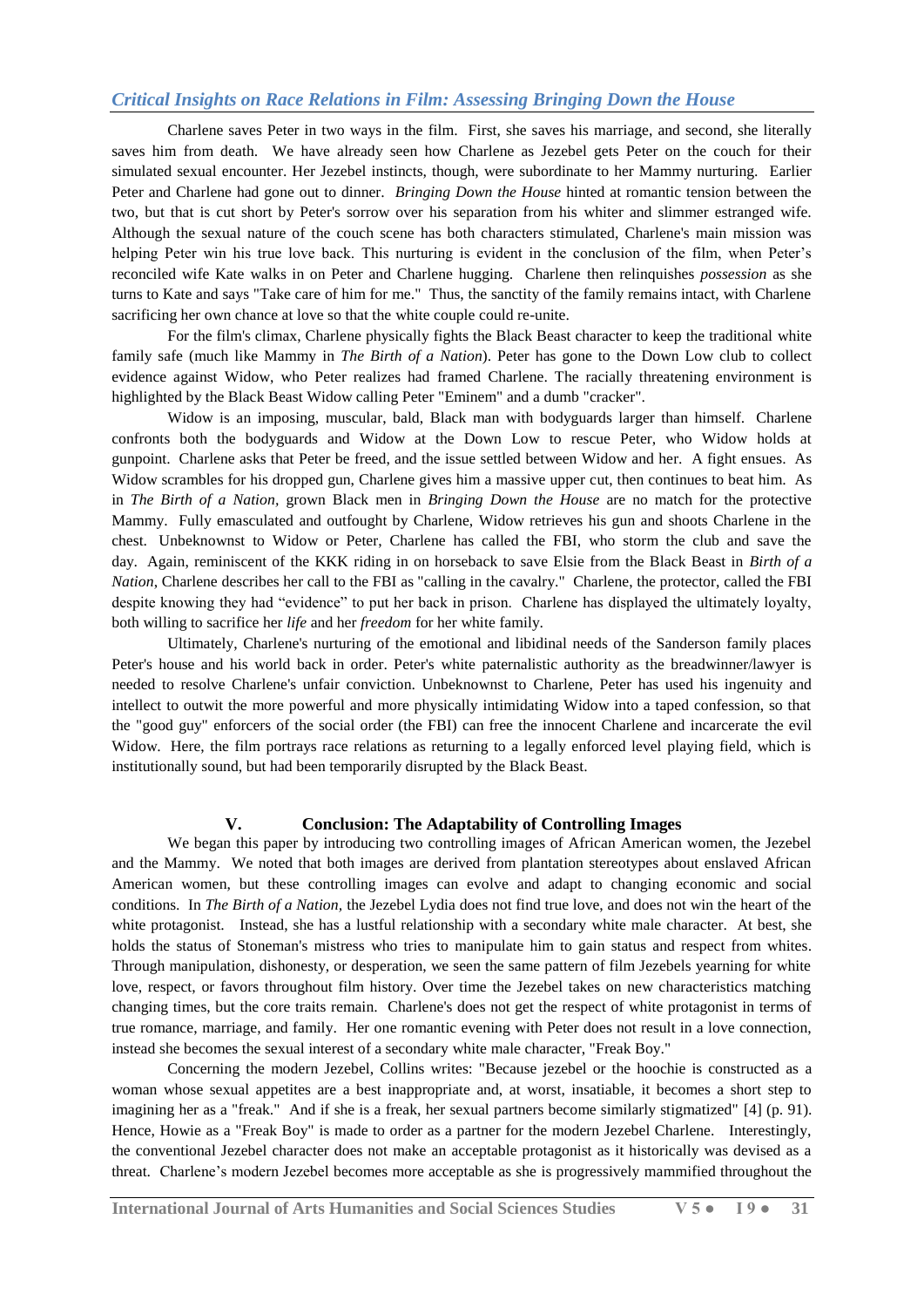course of *Bringing Down the House*. The film attempts to ridicule the old embarrassing Mammy stereotype rather than reinforce it, but on the whole the attempt fails. While Charlene feigns a caricature Mammy image for comedic effect, Charlene ultimately takes on the very traits that embody the Mammy. She becomes the figure who protects and nurtures both the white children and the white father to their happy ending. While it may have been the intent of the filmmakers to avoid the classic asexual Mammy caricature of the past, the unfortunate outcome of *Bringing Down the House* is that Charlene does not become a multidimensional character worthy of meaningful love or meaningful family relationships, but takes on the persona of a modern Jezebel/Mammy hybrid. Charlene's nurtures and supports both the white father and son while *at the same* time providing them with sexual stimulation. While this modern hybrid serves the comedic goal of having the audience laugh as the problems of the white family are being resolved, it also unfortunately reinforces enduring controlling images of African American women.

The realization that Charlene is a continuation of a long pattern of depicting African American women as Jezebel or Mammy characters in film allows us to address the observations made by the film critics at the beginning of this section. Ebert's [3] question on why the film does not follow the class romantic comedy formula with Charlene and Peter falling in love now makes sense. The more dominant pattern the film followed was in line with the Hollywood history of race relations. Neither the African American Jezebel nor Mammy find true love with the romantic leading man. Likewise, Iverem"s [47] observation that the film serves an "antimammy manifesto" based on Charlene"s hip hop style and "in your face" persona misses the core Mammy traits embedded in Charlene"s modern image. As Collins observes, controlling images change with the social conditions [4]. Charlene"s modern Jezebel/Mammy hybrid has made these stereotypes more acceptable to a contemporary audience.

After a century, the images that the NAACP protested within *The Birth of a Nation* keep re-emerging in contemporary films, albeit modernized and now in hybrid form. African American actors now, as then, must decide if they play roles based on dominant racial imagery. Hattie McDaniel, an anti-segregation activist and first African American to win an academy award, was only allowed to play servant and Mammy roles [49]. While appealing to white audiences, her roles were criticized by civil rights organizations [50,51]. She famously said "Why should I complain about making \$7,000 a week playing a maid? If I didn't, I'd be making \$7 a week being one" [52] (p. 52). Will Smith recently talked about how racial concerns still affecting casting in his films [53,54]. Angela Bassett refused to consider the female lead role for *Monster's Ball* because she thought the role was demeaning to Black women. Halle Berry accepted the role and the academy award that followed, which placed her career on a highly successful and lucrative trajectory [55]. Wickham writes:

The sex scene, notice I didn't say love scene, between Berry's character and prison guard, portrayed by actor Billy Bob Thornton, unfolds like something that was written by Simon Legree, the slave owner in *Uncle Tom's Cabin*. Just hours after they meet, the black woman lustfully seduces the startled white man.... The movie is a leering, fanciful look at interracial sex from a white perspective. Its highlight is the union between a grunting, groaning, lust-filled beautiful black woman and an unsuspecting white guy on whom she throws herself [56]

The pressure to succeed takes its toll. The African American director Lee Daniels who has been accused of promoting demeaning images of African Americans in film and on television says he will accept being a "sell out" so that his films get made [57]. Mo'nique who won an academy award for Daniel's directed *Precious* but later criticized the history of Hollywood racism, struggles to good roles [50]. The innovative African American director Melvin van Peebles has stated no person of color "has the power to green light a film" in Hollywood [58] (p. 98). We note the recent attention to the nearly all white Academy and the lack of any awards for African Americans for major Academy awards in 2015, and the negative reaction to actors who engaged in protests for racial justice [59,60].

In a sense, we realize that it is unfair that actors of color must negotiate their careers in the context of the continued popularity of stereotypical roles along with the risks involved in speaking out against racial injustice. Unfortunately, as long as Hollywood finds the traditional approach to be an economically successful model, the controlling images are likely to continue. Yet heightened awareness can effect change, and along with massive Black Lives Matters protests, more entertainers are speaking out. Viola Davis recently said she regretted her role in *The Help* [61]. Queen Latifah recently supported HBO Max"s decision to remove *Gone with* 

**International Journal of Arts Humanities and Social Sciences Studies V 5 ● I 9 ● 32**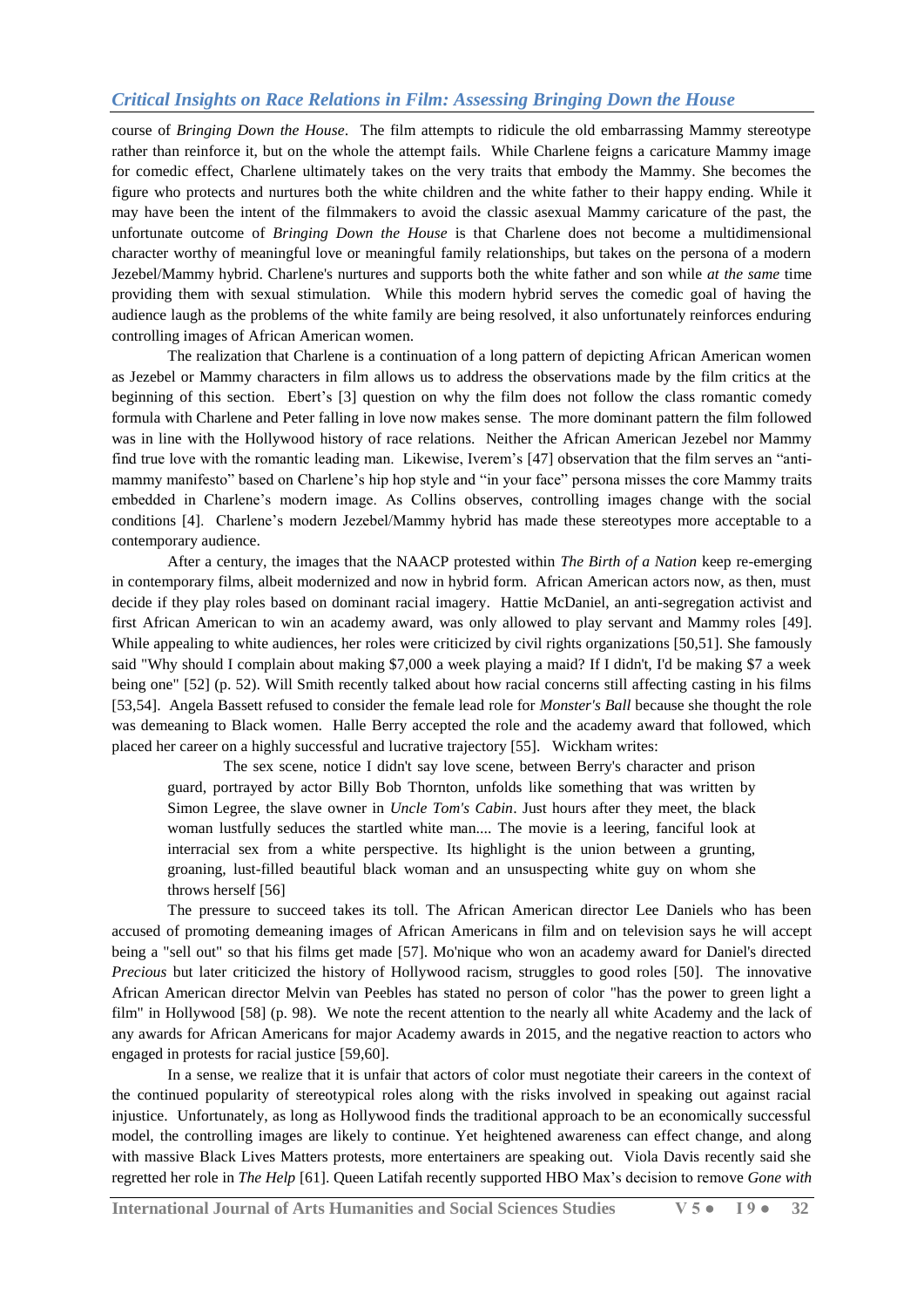*the Wind* from its steaming service; and others agreed that it should only be shown along with a historical analysis of its racist implications [62]. With this increased scrutiny, we are hopeful that filmmakers and studios will take another look at the racial imagery depicted in their films.

### **References**

- [1] Bringing Down the House, A. Shankman, 2003, Buena Vista Pictures
- [2] The Numbers, 2020[,https://www.the-numbers.com/movie/Bringing-Down-the-House#tab=box](https://www.the-numbers.com/movie/Bringing-Down-the-House#tab=box-office)[office\[](https://www.the-numbers.com/movie/Bringing-Down-the-House#tab=box-office)accessed 8/16/2020]
- [3] R. Ebert, 2003,<https://www.rogerebert.com/reviews/bringing-down-the-house-2003> [accessed 6/15/2019]
- [4] P. Collins, Black Feminist Thought: Knowledge, Consciousness, and the Politics of Empowerment (New (York, Routledge, 2008)
- [5] C. Mills. The Sociological Imagination(Oxford: Oxford University Press, 2000)
- [6] A. Abdullah, Mammy-ism: A Diagnosis of Psychological Misorientation for Women of African Descent, Journal of Black Psychology 24(2) 1998: 196-210.
- .[7] G. Chen, Male Mammies: A Social-Comparison Perspective on How Exaggeratedly Overweight Media Portrayals of Madea, Rasputia, and Big Momma Affect How Black Women FeelAboutThemselves,Mass Communication and Society15(1), 2012, 115-35
- [8] J. Nelson, Modern Day Mammy? Essence38(1), 2007, 158
- [9] Reynolds Dobbs
- [10] L. [Buchanan,](https://www.nytimes.com/by/larry-buchanan) Q. Bui and J. [Patel,](https://www.nytimes.com/by/jugal-k-patel) 2020,Black Lives Matter May Be the LargestMovement in U.S. History, July 3, 202[0https://www.nytimes.com/interactive/2020/07/03/us/george-floyd-protests](https://www.nytimes.com/interactive/2020/07/03/us/george-floyd-protests-crowd-size.html)[crowd-size.html](https://www.nytimes.com/interactive/2020/07/03/us/george-floyd-protests-crowd-size.html) [accessed 8/19/ 2020].
- [11] French, Bryana H. "More than Jezebels and Freaks: Exploring How Black Girls Navigate Sexual Coercion and Sexual Scripts." Journal of African American Studies 17(1) 2013: 35-50.
- [12] <https://www.history.com/topics/1980s/central-park-five> [accessed 9/23/2020]
- [13] M. Gordon, Midnight Scenes and Orgies,Public Narratives of Voodoo in New Orleans and Nineteenth-Century Discourses of White Supremacy, American Quarterly 64.4, 2012,767-86.
- [14] S.A.Wallace, T. G. Townsend, Y. M. Glasgow, M.J.Ojie, Gold Diggers, Video Vixens, and Jezebels: Stereotype Images and Substance Use Among Urban African American Girls, Journal of Women's Health 20.9, 2011, 1315-324.
- [15] T.G.Townsend, A. J. Thomas, B.N. Torsten, T. R. Jackson, I"M No Jezebel; I Am Young, Gifted, And Black: Identity, Sexuality, And Black Girls, Psychology of Women Quarterly 34.3, 2010,273-85.
- [16] A. Y. Davis, "Rape, Racism and the Myth of the Black Rapist (New York, Vintage Books, 1983).
- [17] P. Van den Berghe, Race and Racism: A Comparative Perspective (New York: Wiley & Sons, 1967)
- [18] "Training Day" A. Fuqua 2001 Warner Bros. Pictures
- [19] "The Last King of Scotland" K. MacDonald2006 Fox Searchlight Pictures
- [20] H. Benedict, Virgin and Vamp: How the Press Covers Sex Crimes (New York, Oxford UP, 1992).
- [21] K. Crenshaw, Critical Race Theory: The Key Writings That Formed the Movement (New York, New Press,1995).
- [22] B. Mock, How Our Fear of "Wilding" Colored the Central Park Five Case, Grist, WordPress.com VIP, 8 July 2014. Web. 22 July 2015.
- [23] T.O. Patton, J. Snyder-Yuly, Any Four Black Men Will Do: Rape, Race, and the Ultimate Scapegoat, Journal of Black Studies37.6 , 2007, 859-95.
- [24] A. Lewis, Celebrating Hattie McDaniel, First African-American to Win Oscar, The Progressive. 24 Feb. 2004
- [25] I.B.Wells-Barnett, On Lynchings (New York, Dover Publication, 2002).
- [26] M. Till-Mobley, C. Benson, Death of Innocence: The Story of the Hate Crime That Changed America (New York, One World/Ballantine, 2003).
- [27] M. Alexander, The New Jim Crow: Mass Incarceration in the Age of Colorblindness (New York, The New Press, 2012).
- [28] A. Davis, Are Prisons Obsolete?(New York, Seven Stories Press, 2003).
- [29] A. Davis, Abolition Democracy(New York, Seven Stories Press, 2005).
- [30] J. Lee, Exactly How Often Do Police Shoot Unarmed Black Men?,Mother Jones. Mother Jones, 15 Aug. 2014. Web. 21 Aug. 2015